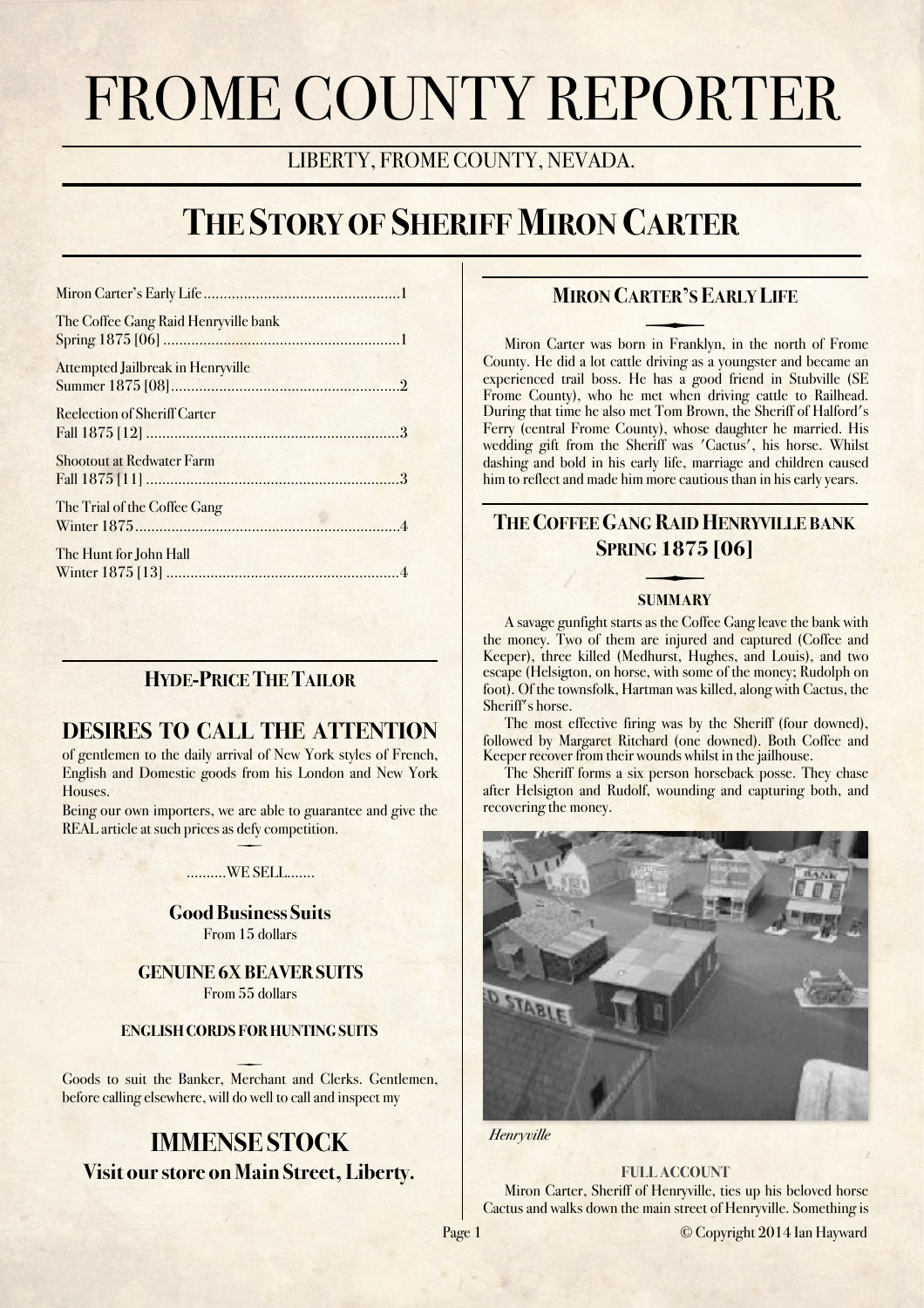wrong…townsfolk are hurrying off the street. Carter glances around and spots some horses he doesn't recognise near to the bank, and three of shifty-looking varmints.

The varmints are Ted Hughes, Will Louis, and John Rudolf of the Coffee Gang. Their leader, Will Coffee, is in the bank pointing his revolver at a very frightened clerk. The rest of the gang (John Medhurst, Juno Keeper, and Henry Helsigton) are grabbing bags of money and valuables from the safe as fast as they can. So far, the bank raid is going well…

Sheriff Carter keeps moving, rather than approaching the varmints, and heads for the grocery store a few buildings beyond the bank, on the opposite side of the street. Suddenly a six gun fires. Bullets whistle round his head as he crashes open the door of the grocery store and dives inside. He is helped to his feet by John Hewlett, the village idiot. Hewlett looks confused (as usual), and although armed with a trapdoor rifle, is probably not going to be a lot of help in a firefight. Carter's confidence only raises marginally as Matt Leroy, armed with a rifle, joins them from the back of the store.

Peering out the window, Carter spots movement. Coffee and Medhurst have left the bank and are slinging the heavy sacks over their horses, and grabbing their carbines from the saddle holsters. Carter raises his scattergun, takes aim at Coffee, and fires. Medhurst's face and neck are grazed by several of the balls, but Coffee is unscathed, as the horse in front of him bears the burnt of the blast. Coffee and Medhurst return fire, driving Carter back from the window of the grocery store.

The firing panics the three gang members that had been waiting in the street. Hughes fires his pistol at Mark Welch, the owner of the Land Claims Office, who had been peering out of the window, sending him scurrying for cover. Rudolph, thinking about a possible chase by a posse, draws his gun and fires twice at Cactus, the Sheriff's horse, killing him.

Coffee and Medhurst, eager to get going, mount their horses. Keeper and Helsigton exit the bank, loading their horses with more sacks of valuables. Mary Ritchard, who has been hiding in the Land Claims Office, is determined to stop them. She moves to the front windows of the Office and, grabbing a pistol, fires out the window at Keeper. Her first bullet hits Keeper's horse in the head, killing it instantly. Her second bullet hits Keeper in the arm; he spins round and collapses.

The Sheriff and his companions in the grocery store are spurred on by the bravery of Ritchard. Returning to the front of the building, they open fire on the varmints. Leroy's rifle shot hits Helsigton's horse in the stomach. It rears up, almost unseating Helsigton, and then flees north out of town, in the direction of Prospect. Helsigton struggles to keep both himself and the sacks of money on the wildly careering animal.

The Sheriff's scattergun blasts again, seriously wounding Coffee in the guts. Coffee is down and out of the fight. Medhurst fires his six gun at Sheriff Carter, who staggers back, clutching his arm, before firing his scattergun again. He catches Medhurst in the head, killing him and knocking him off his horse, which wounded in the neck, gallops off down the street.

Matt Hartman, an 80 year old professional gambler has been standing very still near to the Sheriff's Office, hoping the outlaws wouldn't see him. Sensing his moment he shuffles toward the Sheriff's, but instantly draws fire from Rudolf, Louis and Hughes. Hughes hits him in the guts, killing him. This panics Rudolf who decides to run, and rushes off towards Prospect, on foot.

Hughes and Louis realise they have to leave quickly. It is now Louis's turn to be the target. Hewlett, still with a grin on his face, fires from the Grocery Store, hits Louis. Louis, clutching his chest, decides he needs to get out of Henryville and grabs a horse. Ritchard sees this, fires at him, missing, but downing the horse. Welch also fires from the Land Claims Office, but he and Ritchard are driven back by a hail of bullets from a desperate Louis. There is a huge boom from the far end of town as Mabel Nemanich fires her buffalo rifle at the outlaws; she does not damage but distracts them long enough for the Sheriff to get a good shot at Louis, killing him with a bullet in the head. The last outlaw Hughes mounts a horse but, before he can leave, is hit in the guts by Sheriff Carter, and topples off his horse.

A quiet descends upon Henryville. Four dead people lie in the street; outlaws Medhurst, Louis, and Hughes, and Matt Hartman, the gambler. Outlaws Coffee and Keeper are injured but will survive. The other two outlaws are heading for Prospect; Rudolf on foot and Helsigton on horseback with half of the money from the raid. There are also many wounded horses in the street, and several dead, including the sheriff's beloved Cactus.

Sheriff Carter swings himself onto the nearest horse and chases the escaping outlaws. Both are heading north towards Prospect, with Helsigton in the lead, on horseback with the money, and Rudolf lagging behind on foot.

Sheriff Carter calls for help as he leaves Henryville and is soon joined by Margaret Ritchard, John Hewlett, Matt Leroy, Mark Welch, and Ed Freeman, all on horseback. They start to gain slowly on Rudolf; he is on foot, but is taking a route though rough gullies and ridges that slows the posse's horses. The posse begins firing at him. They are long range shots, but the Sheriff hits him in the arm, slowing him noticeably. More shots smack into the rocks around Rudolf, showering him with fragments. The posse members begin to fire faster, now they are closer. Hewlett hits Rudolf in the arm with a rifle bullet, spinning him round and knocking him down. Hewlett and Freeman are on to Rudolf before he can get up, pinning him in the dust.

Sheriff Carter is sorely tempted to shoot Rudolf dead, right there and then, to get revenge for the shooting of Cactus, his poor horse. Instead he spurs the posse on after Helsigton and the money.

This pause has enabled Helsigton to extend his lead. The Sheriff shouts to the posse, encouraging them to fire, but Ritchard and Leroy are out of ammo. It looks as if Helsigton will escape. Sheriff Carter raises his carbine, fires again. Helsigton is hit in the arm and knocked off his horse. The posse quickly surround him, tie him up, and sling him over his horse (next to the sacks of money). A very satisfied posse heads back to Henryville: two outlaws captured, and all the money recovered.

## <span id="page-1-0"></span>**ATTEMPTED JAILBREAK IN HENRYVILLE SUMMER 1875 [08]**

## **SUMMARY**

The Coffee Gang attempt to escape from Henryville jail (where they are being held for attempted bank robbery).

As they leave the jail, the alarm is sounded by women in the street. The Sheriff and some of the townsfolk rush to the scene. The outlaws head for the stables to get horses. Ritchard fires at Outlaw Coffee, hitting him in the head, knocking him out. Outlaw Helsigton is killed by Carscodden. Clark shoots Outlaw Keeper, hitting him in the head, knocking him out. The Sheriff fires at Rudolf, injuring him in the arm; he is captured.

#### **FULL ACCOUNT**

It is midday, on a hot day in the summer of 1875. All has been quiet in Henryville since the failed bank robbery by the Coffee Gang earlier in the year. Four members of the Coffee Gang, Juno Keeper, Henry Helsigton, John Rudolf, and the leader Will Coffee, were arrested and are in the jail, awaiting trial in the winter.

Mabel Nemanich and Margaret Ritchard are in the street outside the jail, talking. They wave at James Carscodden as he heads from the Drug Store to the Saloon for his usual lunchtime drink.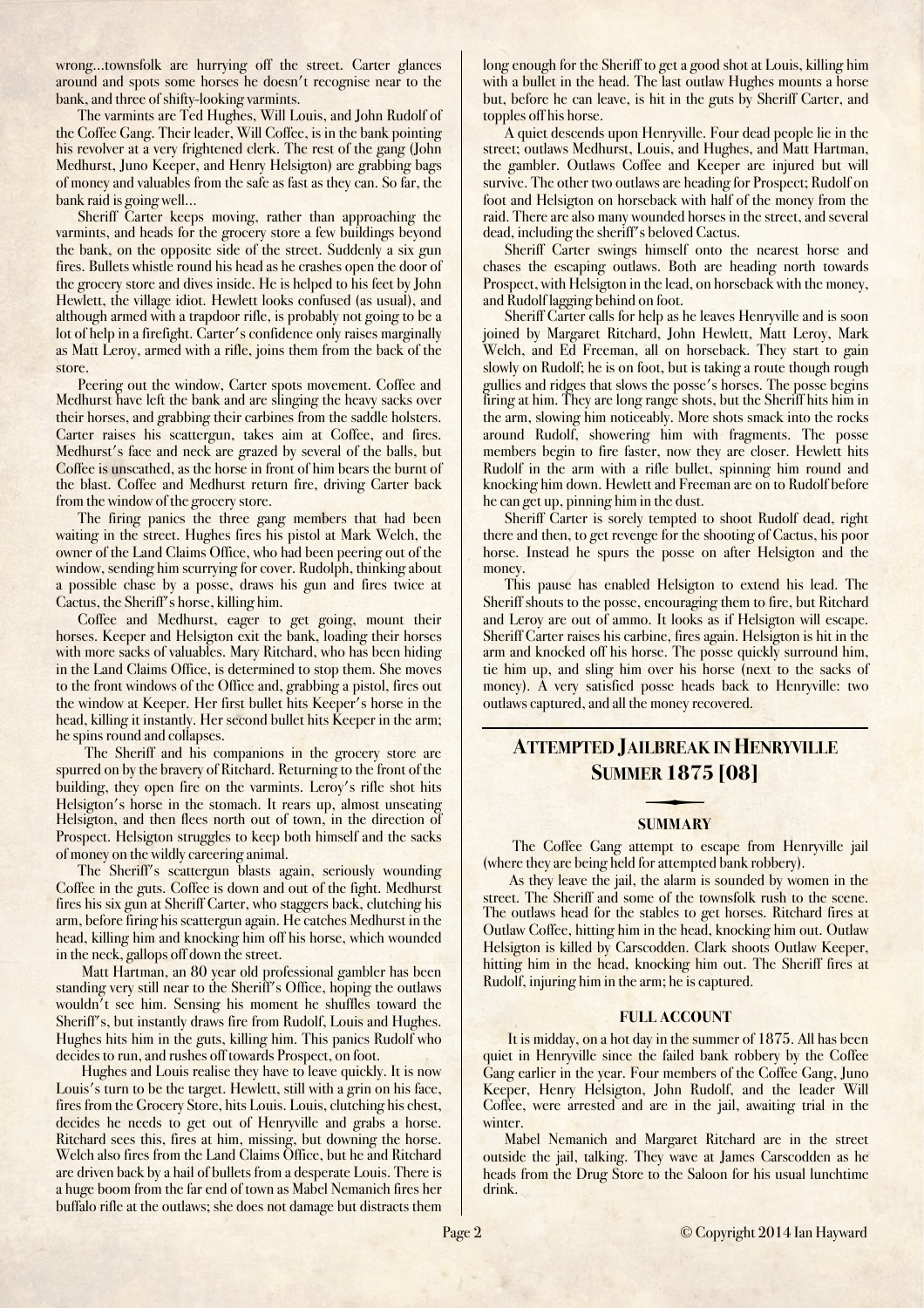The women hear a crash in the Sheriff's jailhouse. Curious, they move a little closer. They hear more crashes and some arguing. This doesn't sound good. It cannot be the Sheriff; he is in the Land Claims Office - they saw him enter ten minutes before. The front door of the Sheriff's Office swings open and Will Coffee steps out, armed with a scattergun. Glancing at the women he begins walking away from the street, heading towards the stables, so he can steal horses for the outlaw's getaway. As Nemanich shouts out for the Sheriff, Ritchard pulls her pistol out of her handbag, carefully takes aim at Coffee's back, and fires. The first bullet whistles past his waist. The second hits him in the head and he crumples to the ground.

The sound of gunfire wakes up the inhabitants of Henryville. Some hide, some rush out to see what is going on. Sheriff Carter is running up the street, loading his scattergun. Juno Keeper and John Rudolf (the killer of Cactus, the Sheriff's horse) run out of the Sheriff's Office. They are also armed. Keeper fires wildly at Ritchard, missing. She returns the fire, but then has to reload, fumbling in her handbag for more ammunition. Fortunately for Ritchard, James Carscodden has reached the Drug Store, next to the Sheriff's. He opens fire at Rudolf with his trapdoor rifle, missing him, but scaring him so much he panics and sprints towards the stables.

The final outlaw, Henry Helsigton, now runs out of the Sheriff's. Carscodden bowls him over, killing him with a bullet in the chest.

Keeper is now rushing after Rudolf, heading for the stables. Both Ritchard and Carscodden are reloading. It looks as if the two remaining outlaws may make it to the stables, the horses, and escape.

John Clark was in the blacksmith's when he heard the gunfire start. He grabbed his pistol and ran towards the Sheriff's Office. Rounding the corner of the stables he sees the two outlaws heading towards him. He fires, hitting Keeper in the head. Keeper collapses. Rudolf is now in a complete panic - he has townsfolk in front and behind him. He stops. The Sheriff takes his opportunity and fires his scattergun, badly wounding Rudolf in the arm. Clark rushes over and disarms Rudolf. The jailbreak is over.

## <span id="page-2-0"></span>**REELECTION OF SHERIFF CARTER FALL 1875 [12]**

their sheriff, after his success at thwarting the bank raid and Townsfolk of Henryville today voted to retain Miron Carter as jailbreak, and agreed to fund a deputy. Sheriff Carter has chosen 30 year old William Murphy.

### <span id="page-2-1"></span>**SHOOTOUT AT REDWATER FARM FALL 1875 [11]**

#### **INTRODUCTION**

Miron Carter has been thinking. When the the Coffee Gang raided Henryville, outlaws Helsigton and Rudolph fled to the north, towards Prospect, a tiny town in the North Mountains. Why there? Outlaws wouldn't be welcome in Prospect, and what else was there out that way? Just a few soddies and Redwater Farm, a small place about halfway between Henryville and Prospect. Redwater Farm was unremarkable...it had Chas Shields and Cinthia, his young bride, and their four children, and not much else. Nobody ever went there as it was well off the beaten track.

Perhaps there was some link with the Coffee Gang. Perhaps they had been hiding stolen money and goods there. Hmmm, thought Carter, that would swell the coffers of Henryville. And anything he could do to make up for that varmint Rudolph, who had killed his beloved horse Cactus. However there might be even more of the Coffee Gang out there.

Carter decides to investigate. He, and his new deputy, Will Murphy round up a posse of suitable Henryville townsfolk to mosey on over. Carscodden was good with a gun, he had killed Helsigton when the Coffee Gang tried to escape from Henryville Jail. Clark, despite being a bit weedy, had shown pluck overpowering Rudolph. Welch, although fond of the bottle, had shown his worth in the pursuit of the outlaws. Crow...well, he volunteered.

The posse saddle up and head north for Redwater Farm.



*Mr and Mrs Shields outside Redwater Farm*

#### **SHOOTOUT AT REDWATER FARM**

John Hall, cowboy turned outlaw, slowly raises his head and looks over the rock. From his vantage point on the craggy hill he can see, down below, the two buildings of Redwater Farm. Beyond it lies the Redwater River and, over the river, the land of the Apache. He guesses that Chas Shields, the owner of the farm, is inside with his family, having lunch.

Hall scans the horizon. A trail leads from the farm off to his left, heading towards the town of Prospect in the North Hills. To his right the same trail heads off southeast towards Henryville. All seems quiet.

Hall has become disillusioned with the life of the cowboy: hard work, saddle sores, and not much pay. He had been having a wellearned drink over in Wide Gulch, off to the west, when he had overheard the story of the Coffee Gang.

Will Coffee and his gang had raided the Henryville bank in Spring 1875, very unsuccessfully, with all the gang being killed or captured. Two had been caught by the posse whilst trying to escape to the north, with the money. There was much discussion about where the two had been heading. Perhaps they had a stash of stolen goods and money somewhere out there.

Hall knew that area well, having grown up in Iron Mine. All there was round there were the two small towns of Prospect and Iron Mine, a few soddies, and Redwater Farm. If he wanted somewhere good to hide stuff, he'd choose Redwater Farm; it was secluded and Chas Shields didn't have that good a reputation for honesty. Hall had banged his empty beer glass down and decided to get together a small gang of ruffians (easy to do in Iron Mine!) and pay a visit to Redwater Farm.

Hall checks on the positions of his gang. Juno Glaset is off to his right, also peering down at the farm. Hall can just make out Fred Savage and Henry Bourn in amongst the scrub and rocks of the southern edge of the hilltop; they are watching the trail to Henryville. Hall has left Hans Roberts, the least experienced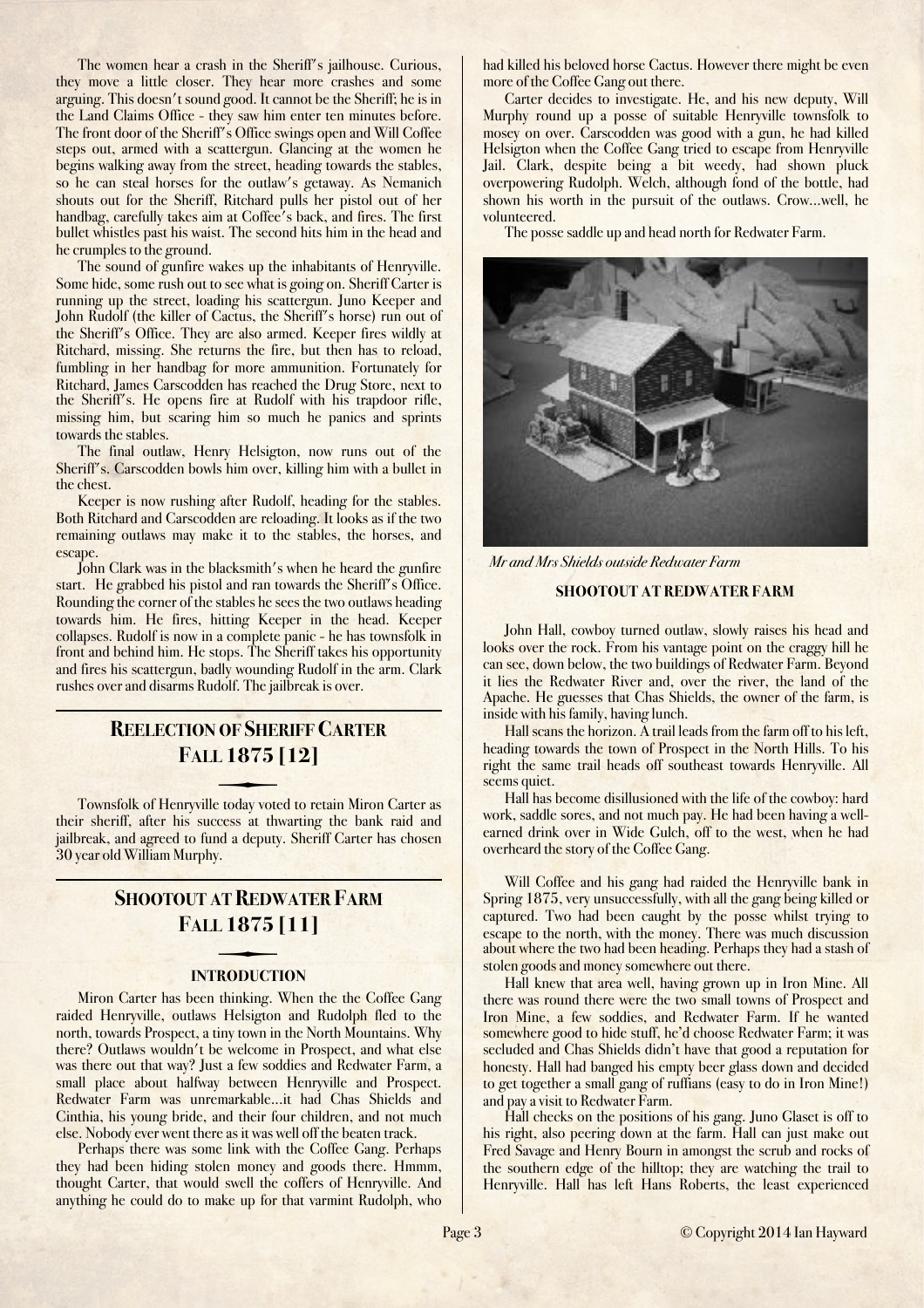member of the gang, back behind the rest of the gang, holding the horses.

Hall raises his hand to indicate to Juno Glaset that they should move down the hill to check out the farm, but hears a loud shout from Fred Savage, followed by gunfire.

Sheriff Miron Carter, of Henryville, has also been thinking that Redwater Farm was a good place for the Coffee Gang to hide their ill-gotten gains. He has formed a posse to check on the farm with him (who knows, there might be other members of the Coffee Gang there). He is riding along the trail towards the farm. Alongside him are James Carscodden and John Clark, both good Henryville townsfolk. Carter's Deputy, Bill Murphy, is a distance off to Carter's left, riding along with Larry Crow and Mark Welch; the latter is, as usual, somewhat drunk.

Carter's plan is for his group to approach the farm along the trail, next to the river, with Murphy's band skirting round the large rocky hill and heading to the farm from the opposite side to the river.

Carter scans the hilltop. All seems to be quiet.

Savage, from his vantage point, has seen Carter's group approaching. He panics, shouts, and begins firing his carbine at the Sheriff and his men. Bourn also begins firing. Carter's men manage to control their horses. Carter decides to head for cover and leads his men towards the dense scrub at the base of the hill. The outlaws' bullets fly round them. A bullet from Savage hits Clark in the gun arm, knocking him off his horse. Carter is nicked in the leg by a bullet from Bourne. He fires back from his rapidly moving horse and, with a combination of luck and skill, hits Savage in the head, killing him.

Carter and Carscodden reach the scrub, dismount and take cover, slowly crawling through undergrowth to get into a position where they can continue firing at the outlaws.

Bill Murphy has heard the firing. He leads his team to the west side of the hill. Leaving Welch to hold the horses, Murphy and Crow begin climbing up. Suddenly, as they surmount a crag, they see Roberts and the horses of the outlaws. Murphy and Crow both fire, sending Roberts scurrying for cover. Panicked horses scatter over the hill.

This commotion alerts Hall and Bourn, who fire back, much to the discomfort of Roberts, who is in the line of fire. He isn't hit, but one of the horses is.

Welch, hearing the firing, ties up the horses at the base of the hill and moves up to join Murphy and Crow. A prolonged firefight begins, with posse members and outlaws crawling from rock to rock, using all the cover they can.

Hall knows they are in trouble. It is only a matter of time before the Sheriff and his team join in the fight. He must finish this fast. He gives a loud yell and charges forward. Bourn, Glaset, and Roberts, after a moments hesitation, charge with him. This display of bravery is too much for poor Larry Crow, who drops his rifle and flees, bounding down the hill. Murphy is made of sterner stuff; he fires at Bourn with his rifle, hitting him in the head, bowling him over.

The outlaws have now closed in and a brutal hand-to-hand fight starts. Glaset hits Murphy in gut with the butt of his carbine, knocking him out. Welch's buffalo gun roars and Hall collapses, holding his stomach.

Welch keeps firing at the outlaws, but runs out of ammunition. He sees Glaset charging in at him. Welch is now facing the outlaws alone, drops his rifle and flees.

Glaset and Roberts know that the Sheriff will be upon them soon. They take the three horses of Murphy's men, flinging Hall and Bourn–who are wounded but alive– across one horse, and head off north towards the mountains as fast as they can. Hall, moaning and groaning as he is bounced on the back of the horse, realises that an outlaw's life may not be better than that of a cowboy.

#### **EPILOGUE**

Carter and Carscodden were able to catch the outlaws' horses and use them to get Clark and Murphy back to Henryville.

Carter recovered fully from the flesh wound to his leg.

It took a whole season for John Clark's wound in his arm to heal, but he eventually made a full recovery.

Bill Murphy suffered no lasting damage from blow to his stomach.

Larry Crow was never seen again after he ran way.

Mark Welch returned to Henryville after a couple of days, and always denied that he had ran away.

John Hall and Henry Bourn both recovered from their wounds, despite the very uncomfortable ride back to Iron Town.

The body of Fred Savage was buried by Chas Shields, close to where he found it on the hill.

### <span id="page-3-0"></span>**THE TRIAL OF THE COFFEE GANG WINTER 1875**

## **SUMMARY**

Judge John Kennedy, from Liberty, arrives in Henryville for the trial of Will Coffee, Juno Keeper, and John Rudolf. Most of the townsfolk are present for the hearing. There is outcry when Kennedy releases Coffee and Rudolf, only fining them. Keeper is sentenced to just one season in prison.

Sheriff Carter objects, pointing out that Matt Hartman, the ageing gambler, had been killed, horses too, and the outlaws had tried to break out of jail. The meeting erupts in noise as the townsfolk shout their agreement.

Kennedy, staying calm, quietens them down. He explains that Hartmann had been killed by the outlaw Ted Hughes, not any of the defendants. And Hughes couldn't be sentenced - he was dead. The horses had been accidentally killed in the crossfire, so it was hard to blame the outlaws. Yes, the outlaws had raided the bank, but the money had been recovered. He had given his verdict: Coffee and Rudolf were to be released immediately, and Keeper early next year.

Carter is watching the outlaws and the judge carefully. Do they know each other? Is the judge corrupt? He is certain of one thing - Rudolf killed his horse, and isn't going to get away with it that easily.

## <span id="page-3-1"></span>**THE HUNT FOR JOHN HALL WINTER 1875 [13]**

## **PROLOGUE**

Miron Carter stretched out his legs towards the warm stove and took another sip of whisky. He gave a big grin to Deputy Murphy and Chas Shields, their host. Carter and Murphy visited Redwater Farm after the shootout with the Hall Gang, and questioned Shields and his wife about the incident. It soon became clear that Shields had no involvement with either the Hall Gang or the Coffee Gang, and there was no sign of any loot belonging to the Hall Gang at Redwater Farm. Indeed, the Shields were glad to help, offering to host the lawmen overnight, feeding them and giving them somewhere to sleep. It was after dinner that Chas Shields had told them he had seen horse tracks and some blood spatter leading from the hill that was scene of the gunfight away to the west. He had trailed it; looked like it was leading to the soddie that old Crazy Barnard used to live in. Shields had gotten close enough to see that three horses were outside of it. Carter had decided that he and Murphy would take a look; this might be a chance to get payback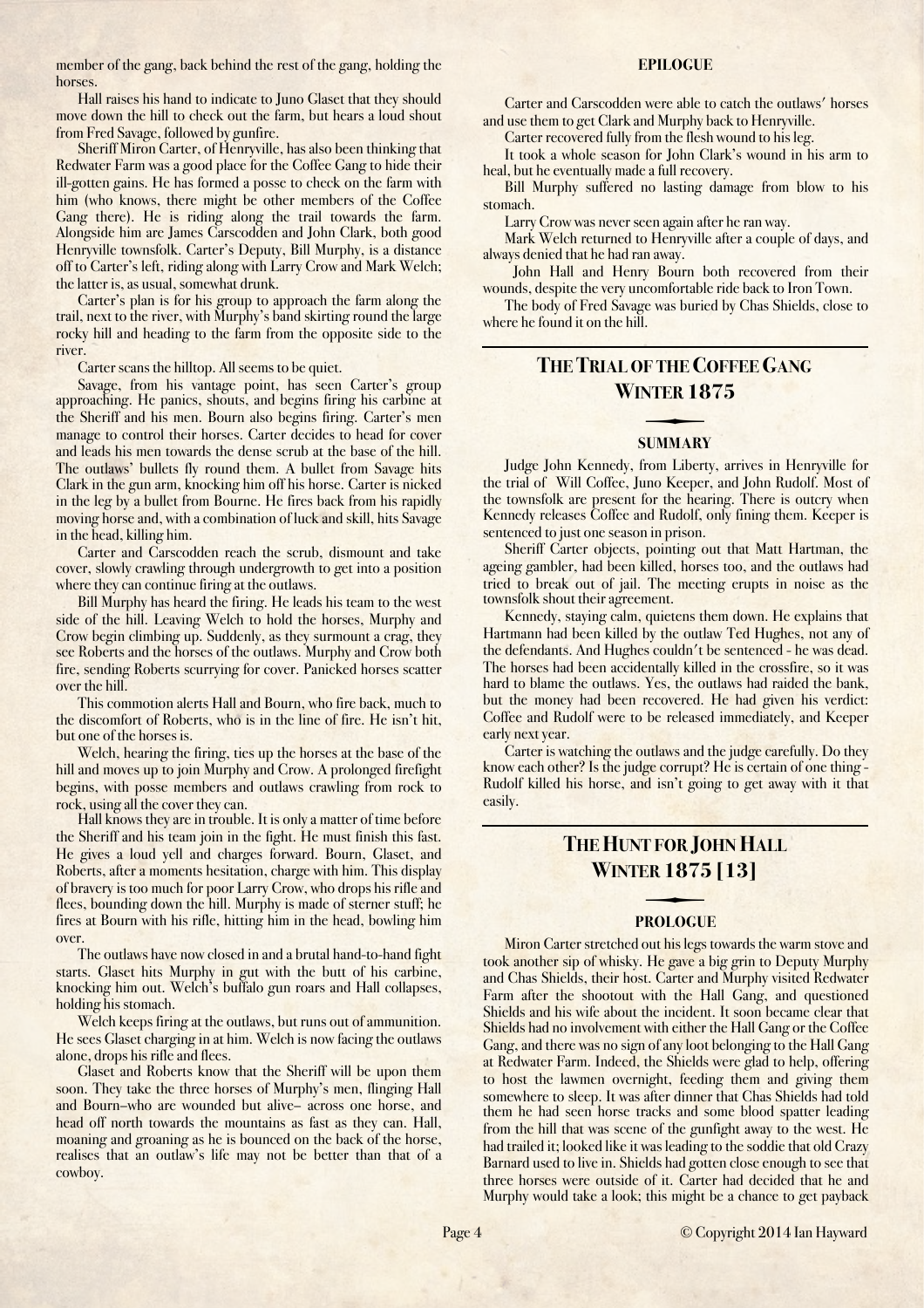on the Hall Gang. Carter put the whiskey down and began to clean his revolver…

#### **DAWN RAID**

Sheriff Carter looks down at the grubby looking soddie. It appears grey and washed out in the light of just-risen sun. Carter and Deputy Murphy have ridden though the dark to get to it, in the hope of catching the outlaws napping. Carter can see one horse outside, and smoke raising from the chimney. Obviously someone is at home. Carter and Murphy watch the soddie a little longer.



*Soaring eagle's view of Crazy Barnard's soddie. Carter and Murphy are in the hill in the lop left.*

Suddenly the door of the soddie opens. A man's figure can be seen in the doorway. He is holding a holding a carbine in one hand and scratching his ass with another. He stretches and walks out towards the toilet. He scratches is ass again and looks up towards the hill. Carter can see it is John Hall. He rests his rifle on a rock an takes careful aim. The bullet hits Hall in the head, bowling him over. Murphy gives a subdued cheer and grins at Carter. They look for further activity. They can hear moaning from Hall, but nothing else.

Carter waves Murphy forward and they run down the hill, darting from cover to cover. Carter reaches the soddie first and puts a couple of rifle bullets into the toilet, just in case it is occupied. It isn't. Hall is alive but in no fit state to resist arrest. Carter checks the soddie; it's empty.

Carter and Murphy rope up Hall and sling him over his horse. They head off towards Redwater Farm so they can get some coffee and patch up Hall's head wound.

#### **EPILOGUE**

Hall recovered fully from his head wound whilst waiting in the jail of Henryville Sheriff's Office for his trial.